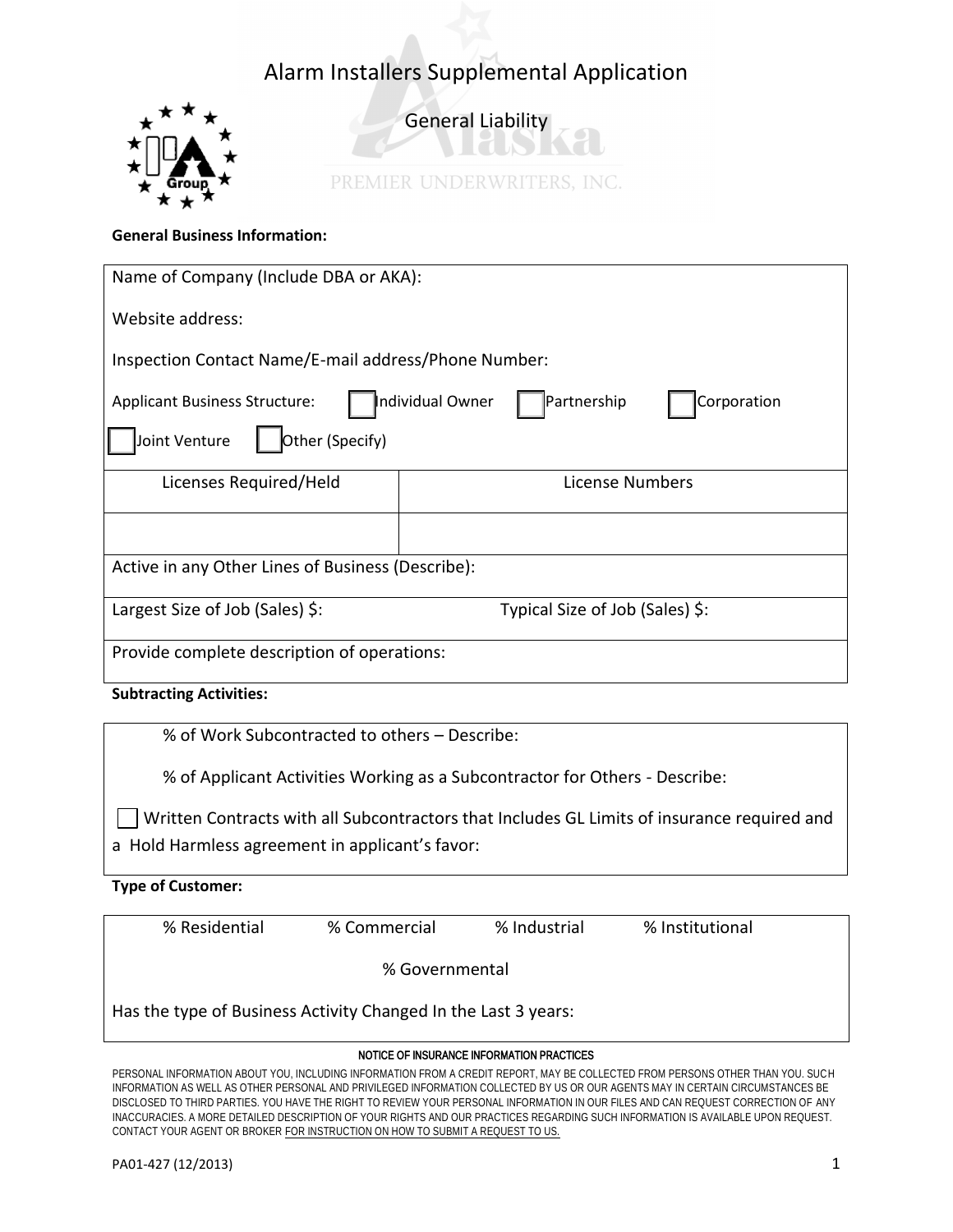

General Liability

IT IS

PREMIER UNDERWRITERS, INC.

Height/Number of stories:

### **Alarm Installation Activities:**

| Type of Alarm Installation work:                                                                                                                                                                               |  |  |  |  |
|----------------------------------------------------------------------------------------------------------------------------------------------------------------------------------------------------------------|--|--|--|--|
| % Installation<br>% Repair    % System Monitoring<br>    %Service                                                                                                                                              |  |  |  |  |
| Installation, Service, Repair or Monitoring of:                                                                                                                                                                |  |  |  |  |
| Medical Alert Systems   Motor Vehicle Alarms Fire Alarm Systems   Burglary/Robbery Alarm or<br>other Security Systems     Warning Devices (Industrial Settings – product flows, temperature controls,<br>etc.) |  |  |  |  |
| Comments:                                                                                                                                                                                                      |  |  |  |  |
| Detailed records kept of the equipment installed at customers' sites, including information on the<br>types of services performed there                                                                        |  |  |  |  |
| Comments:                                                                                                                                                                                                      |  |  |  |  |
|                                                                                                                                                                                                                |  |  |  |  |
| <b>Other Activities:</b>                                                                                                                                                                                       |  |  |  |  |
| <b>Other Activities:</b>                                                                                                                                                                                       |  |  |  |  |
| Security Consulting     Sales of Alarm Equipment/Parts                                                                                                                                                         |  |  |  |  |
| Comments:                                                                                                                                                                                                      |  |  |  |  |

**Equipment:** 

#### NOTICE OF INSURANCE INFORMATION PRACTICES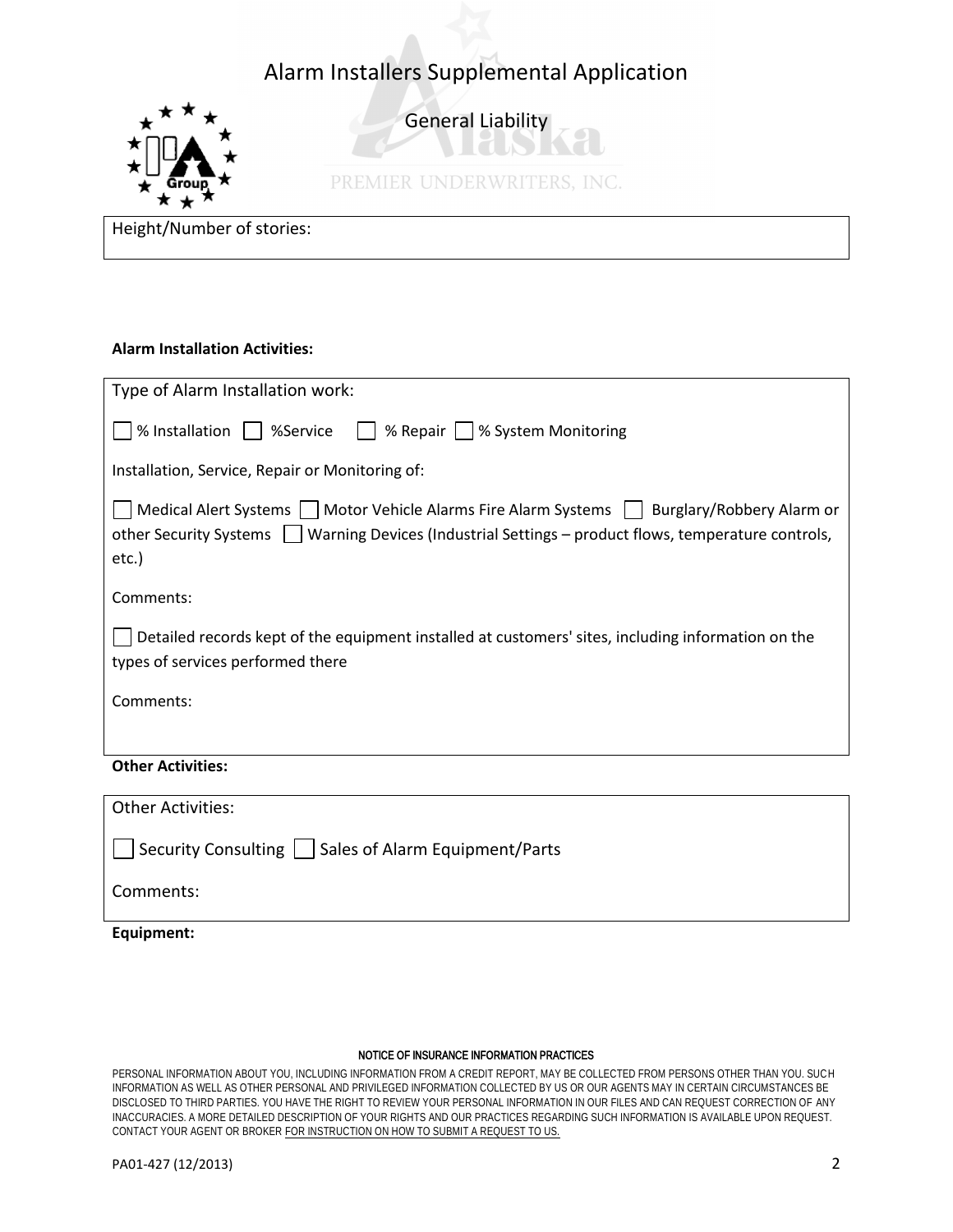

Describe:

## **Current Job Sites:**

| Job Name                     | Job Description | Job Cost \$ |
|------------------------------|-----------------|-------------|
|                              |                 |             |
|                              |                 |             |
|                              |                 |             |
| <b>Radius of Operations:</b> |                 |             |
| Out of State Work %:         |                 |             |

## **Three Year Loss Information:**

| Date | Description of Loss | Amount Paid/Incurred |
|------|---------------------|----------------------|
|      |                     |                      |
|      |                     |                      |
|      |                     |                      |

#### NOTICE OF INSURANCE INFORMATION PRACTICES